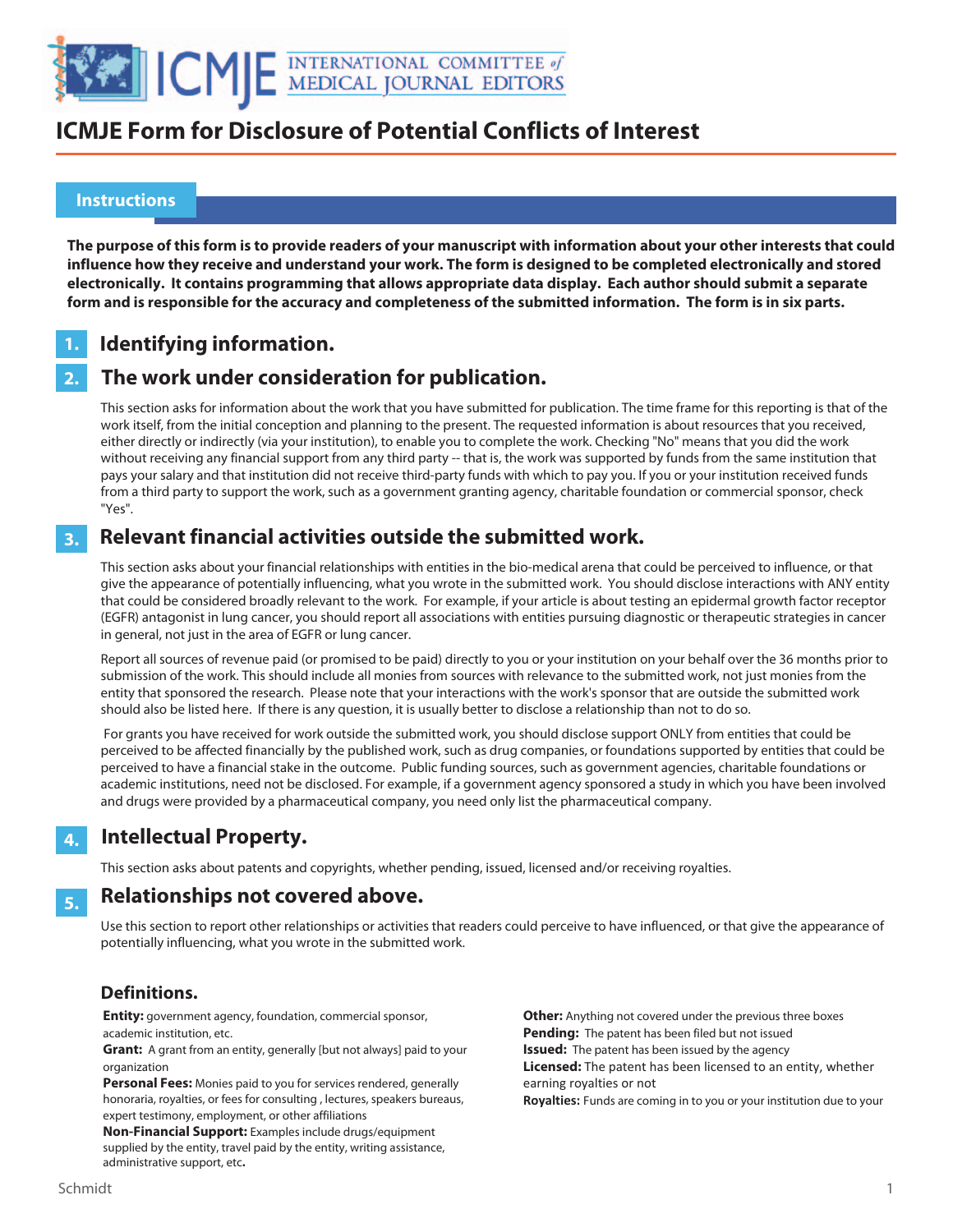

| <b>Section 1.</b>                                     | <b>Identifying Information</b>                    |                                   |                        |  |  |
|-------------------------------------------------------|---------------------------------------------------|-----------------------------------|------------------------|--|--|
| 1. Given Name (First Name)<br>Erik Berg               |                                                   | 2. Surname (Last Name)<br>Schmidt | 3. Date<br>22-May-2017 |  |  |
| 4. Are you the corresponding author?                  |                                                   | $\sqrt{Y}$<br>No                  |                        |  |  |
| 5. Manuscript Title<br>Fiskeolie, kirurgi og blødning |                                                   |                                   |                        |  |  |
|                                                       | 6. Manuscript Identifying Number (if you know it) |                                   |                        |  |  |

# **The Work Under Consideration for Publication**

Did you or your institution **at any time** receive payment or services from a third party (government, commercial, private foundation, etc.) for any aspect of the submitted work (including but not limited to grants, data monitoring board, study design, manuscript preparation, statistical analysis, etc.)?

Are there any relevant conflicts of interest?  $\Box$  Yes  $\Box$  No

## **Relevant financial activities outside the submitted work. Section 3. Relevant financial activities outsals**

Place a check in the appropriate boxes in the table to indicate whether you have financial relationships (regardless of amount of compensation) with entities as described in the instructions. Use one line for each entity; add as many lines as you need by clicking the "Add +" box. You should report relationships that were **present during the 36 months prior to publication**.

Are there any relevant conflicts of interest?  $\Box$  Yes  $\Box$  No

# **Intellectual Property -- Patents & Copyrights**

Do you have any patents, whether planned, pending or issued, broadly relevant to the work?  $\vert \ \vert$  Yes  $\vert \sqrt{\vert N}$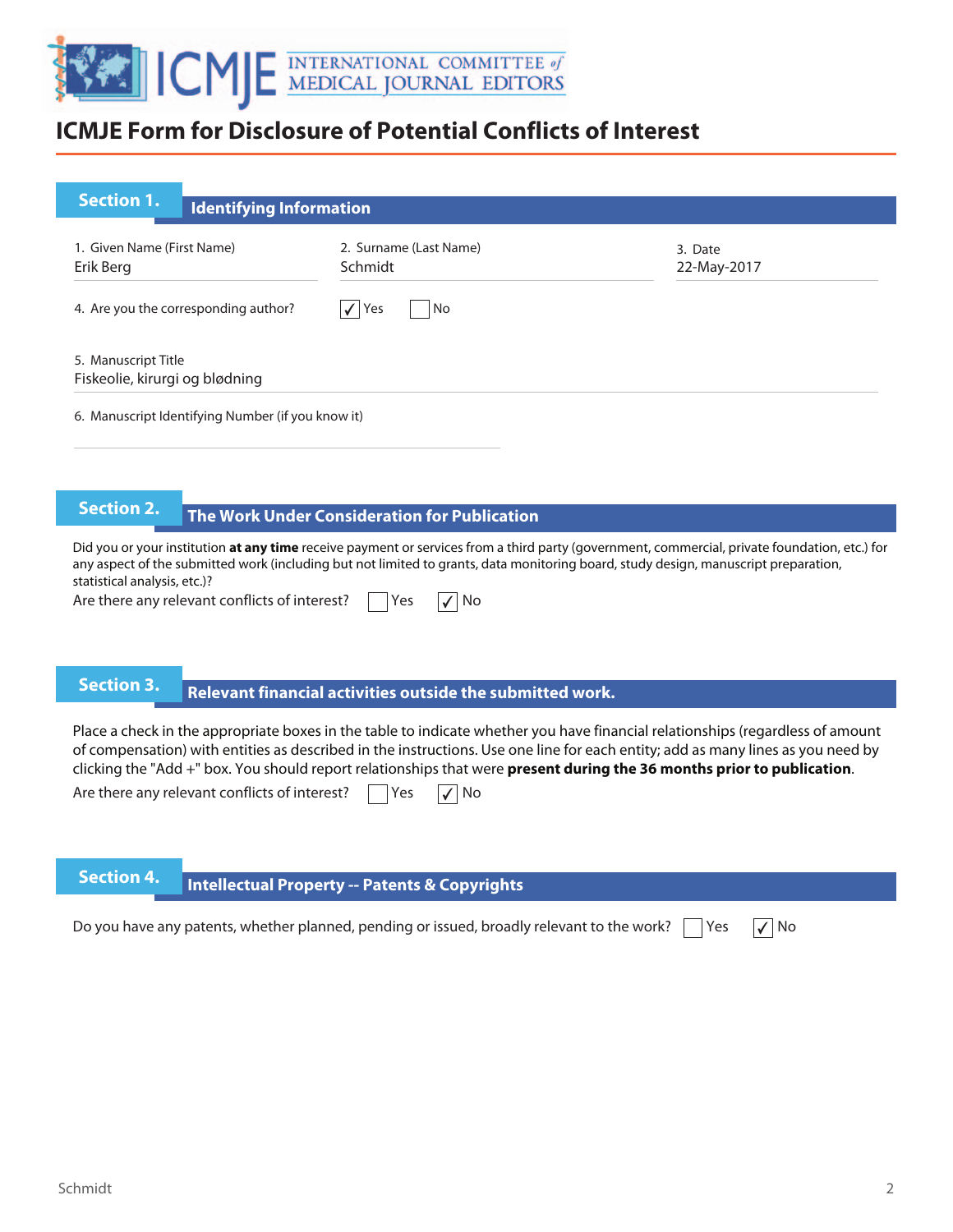

### **Section 5.** Relationships not covered above

Are there other relationships or activities that readers could perceive to have influenced, or that give the appearance of potentially influencing, what you wrote in the submitted work?

Yes, the following relationships/conditions/circumstances are present (explain below):

 $\sqrt{\ }$  No other relationships/conditions/circumstances that present a potential conflict of interest

At the time of manuscript acceptance, journals will ask authors to confirm and, if necessary, update their disclosure statements. On occasion, journals may ask authors to disclose further information about reported relationships.

### **Section 6. Disclosure Statement**

Based on the above disclosures, this form will automatically generate a disclosure statement, which will appear in the box below.

Erik Berg Schmidt has nothing to disclose.

### **Evaluation and Feedback**

Please visit http://www.icmje.org/cgi-bin/feedback to provide feedback on your experience with completing this form.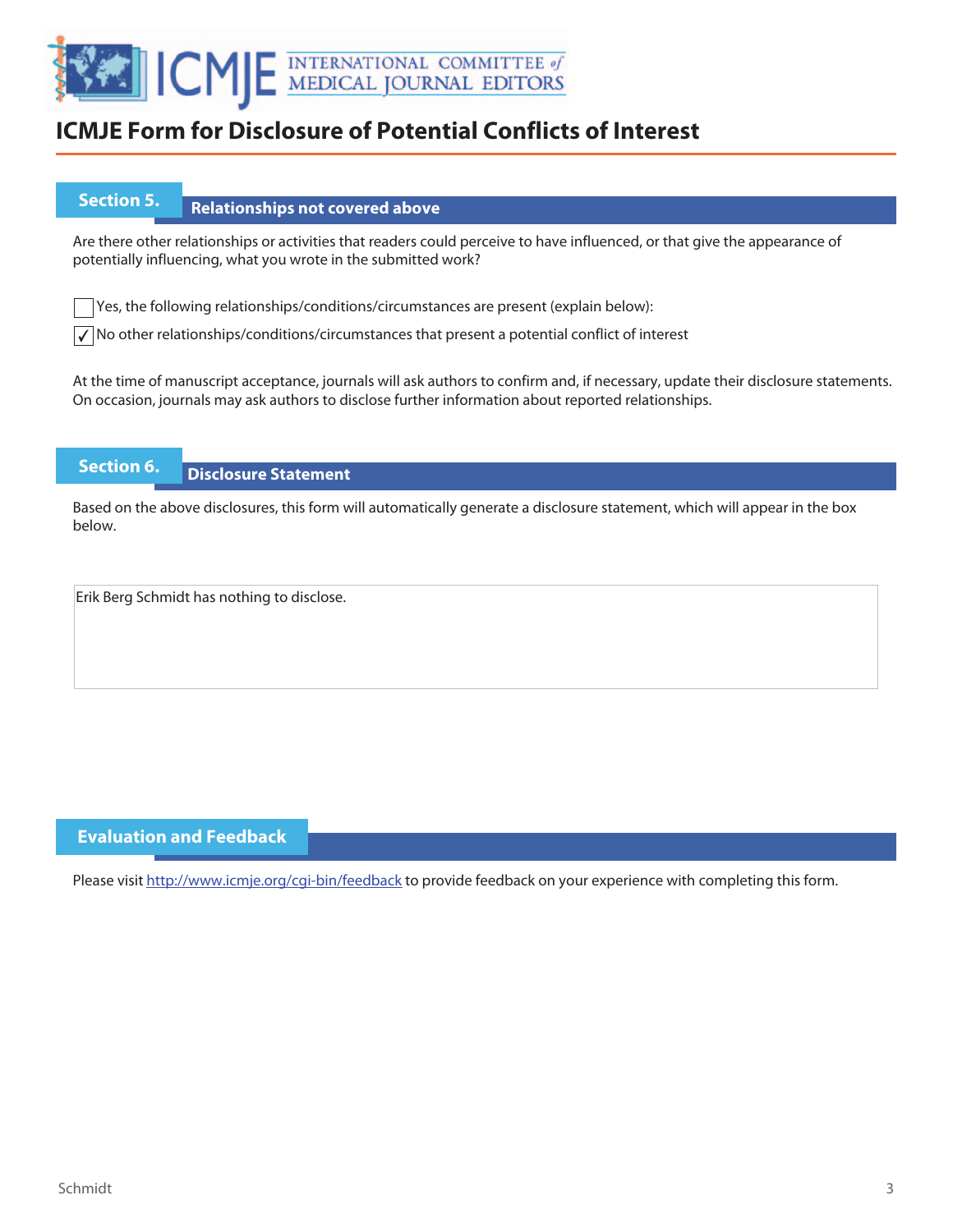

#### **Instructions**

ֺ֘

**The purpose of this form is to provide readers of your manuscript with information about your other interests that could influence how they receive and understand your work. The form is designed to be completed electronically and stored electronically. It contains programming that allows appropriate data display. Each author should submit a separate form and is responsible for the accuracy and completeness of the submitted information. The form is in six parts.** 

#### **Identifying information. 1.**

#### **The work under consideration for publication. 2.**

This section asks for information about the work that you have submitted for publication. The time frame for this reporting is that of the work itself, from the initial conception and planning to the present. The requested information is about resources that you received, either directly or indirectly (via your institution), to enable you to complete the work. Checking "No" means that you did the work without receiving any financial support from any third party -- that is, the work was supported by funds from the same institution that pays your salary and that institution did not receive third-party funds with which to pay you. If you or your institution received funds from a third party to support the work, such as a government granting agency, charitable foundation or commercial sponsor, check "Yes".

#### **Relevant financial activities outside the submitted work. 3.**

This section asks about your financial relationships with entities in the bio-medical arena that could be perceived to influence, or that give the appearance of potentially influencing, what you wrote in the submitted work. You should disclose interactions with ANY entity that could be considered broadly relevant to the work. For example, if your article is about testing an epidermal growth factor receptor (EGFR) antagonist in lung cancer, you should report all associations with entities pursuing diagnostic or therapeutic strategies in cancer in general, not just in the area of EGFR or lung cancer.

Report all sources of revenue paid (or promised to be paid) directly to you or your institution on your behalf over the 36 months prior to submission of the work. This should include all monies from sources with relevance to the submitted work, not just monies from the entity that sponsored the research. Please note that your interactions with the work's sponsor that are outside the submitted work should also be listed here. If there is any question, it is usually better to disclose a relationship than not to do so.

 For grants you have received for work outside the submitted work, you should disclose support ONLY from entities that could be perceived to be affected financially by the published work, such as drug companies, or foundations supported by entities that could be perceived to have a financial stake in the outcome. Public funding sources, such as government agencies, charitable foundations or academic institutions, need not be disclosed. For example, if a government agency sponsored a study in which you have been involved and drugs were provided by a pharmaceutical company, you need only list the pharmaceutical company.

#### **Intellectual Property. 4.**

This section asks about patents and copyrights, whether pending, issued, licensed and/or receiving royalties.

#### **Relationships not covered above. 5.**

Use this section to report other relationships or activities that readers could perceive to have influenced, or that give the appearance of potentially influencing, what you wrote in the submitted work.

### **Definitions.**

**Entity:** government agency, foundation, commercial sponsor, academic institution, etc.

**Grant:** A grant from an entity, generally [but not always] paid to your organization

**Personal Fees:** Monies paid to you for services rendered, generally honoraria, royalties, or fees for consulting , lectures, speakers bureaus, expert testimony, employment, or other affiliations

**Non-Financial Support:** Examples include drugs/equipment supplied by the entity, travel paid by the entity, writing assistance, administrative support, etc**.**

**Other:** Anything not covered under the previous three boxes **Pending:** The patent has been filed but not issued **Issued:** The patent has been issued by the agency **Licensed:** The patent has been licensed to an entity, whether earning royalties or not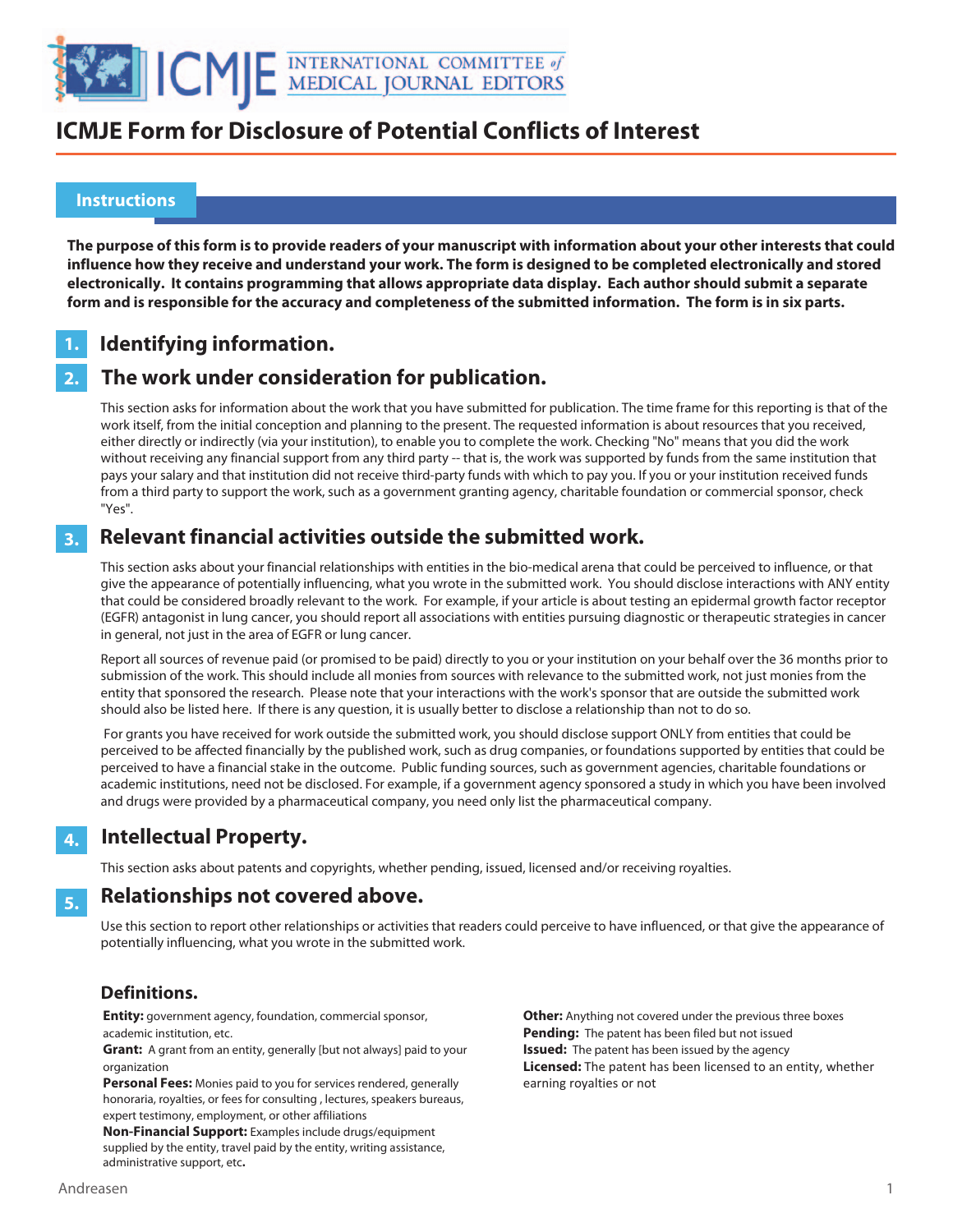

| <b>Section 1.</b><br><b>Identifying Information</b>   |                                     |                             |  |
|-------------------------------------------------------|-------------------------------------|-----------------------------|--|
| 1. Given Name (First Name)<br>Jan Jesper              | 2. Surname (Last Name)<br>Andreasen | 3. Date<br>09-May-2017      |  |
| 4. Are you the corresponding author?                  | $\sqrt{ N_{0} }$<br>Yes             | Corresponding Author's Name |  |
| 5. Manuscript Title<br>Fiskeolie, kirurgi og blødning |                                     |                             |  |

6. Manuscript Identifying Number (if you know it)

# **The Work Under Consideration for Publication**

Did you or your institution **at any time** receive payment or services from a third party (government, commercial, private foundation, etc.) for any aspect of the submitted work (including but not limited to grants, data monitoring board, study design, manuscript preparation, statistical analysis, etc.)?

Are there any relevant conflicts of interest?  $\Box$  Yes  $\Box$  No

## **Relevant financial activities outside the submitted work. Section 3. Relevant financial activities outsals**

Place a check in the appropriate boxes in the table to indicate whether you have financial relationships (regardless of amount of compensation) with entities as described in the instructions. Use one line for each entity; add as many lines as you need by clicking the "Add +" box. You should report relationships that were **present during the 36 months prior to publication**.

Are there any relevant conflicts of interest?  $\Box$  Yes  $\Box$  No

## **Intellectual Property -- Patents & Copyrights**

Do you have any patents, whether planned, pending or issued, broadly relevant to the work?  $\vert \ \vert$  Yes  $\vert \sqrt{\vert N}$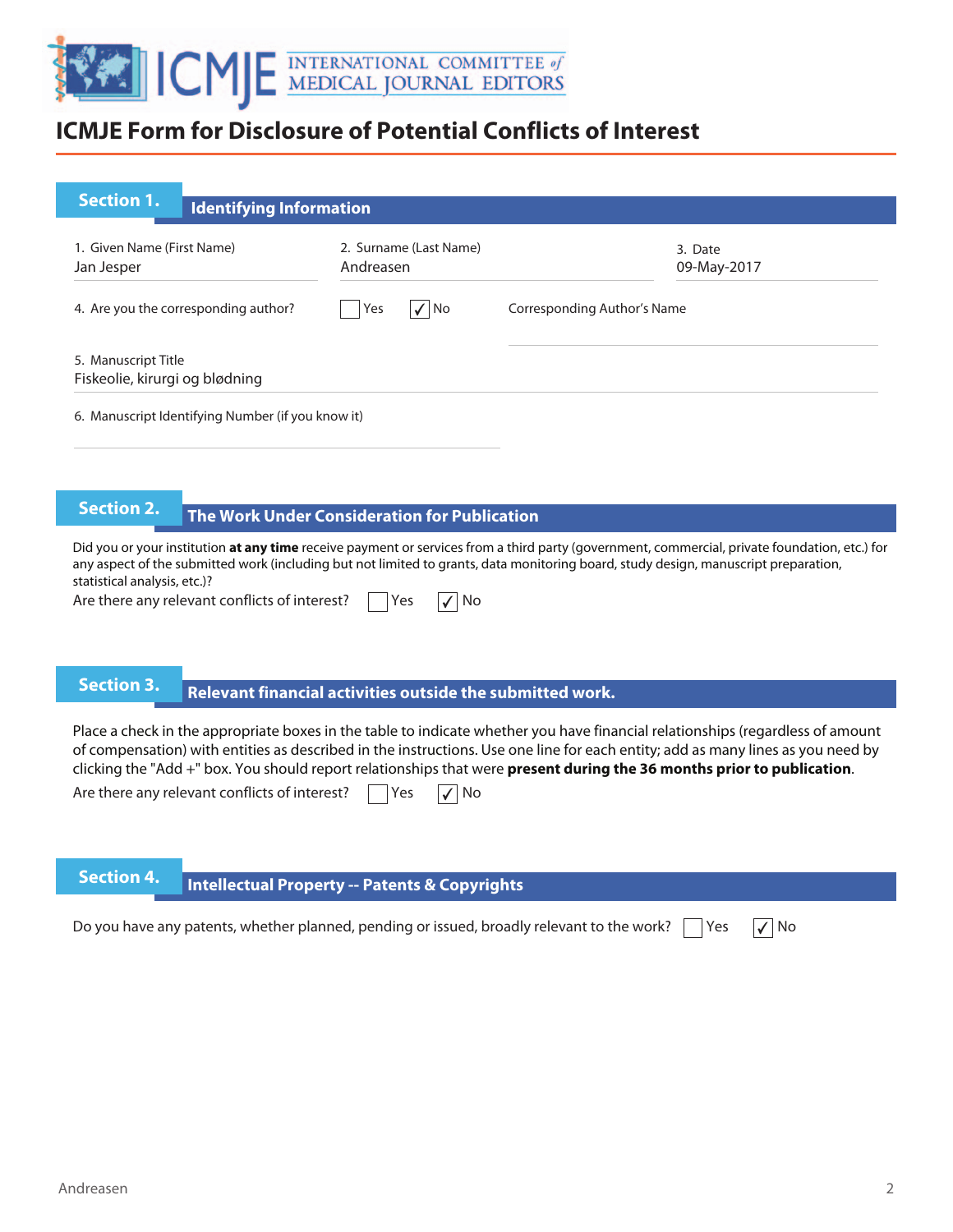

### **Section 5.** Relationships not covered above

Are there other relationships or activities that readers could perceive to have influenced, or that give the appearance of potentially influencing, what you wrote in the submitted work?

Yes, the following relationships/conditions/circumstances are present (explain below):

 $\sqrt{\ }$  No other relationships/conditions/circumstances that present a potential conflict of interest

At the time of manuscript acceptance, journals will ask authors to confirm and, if necessary, update their disclosure statements. On occasion, journals may ask authors to disclose further information about reported relationships.

### **Section 6. Disclosure Statement**

Based on the above disclosures, this form will automatically generate a disclosure statement, which will appear in the box below.

Dr. Andreasen has nothing to disclose.

### **Evaluation and Feedback**

Please visit http://www.icmje.org/cgi-bin/feedback to provide feedback on your experience with completing this form.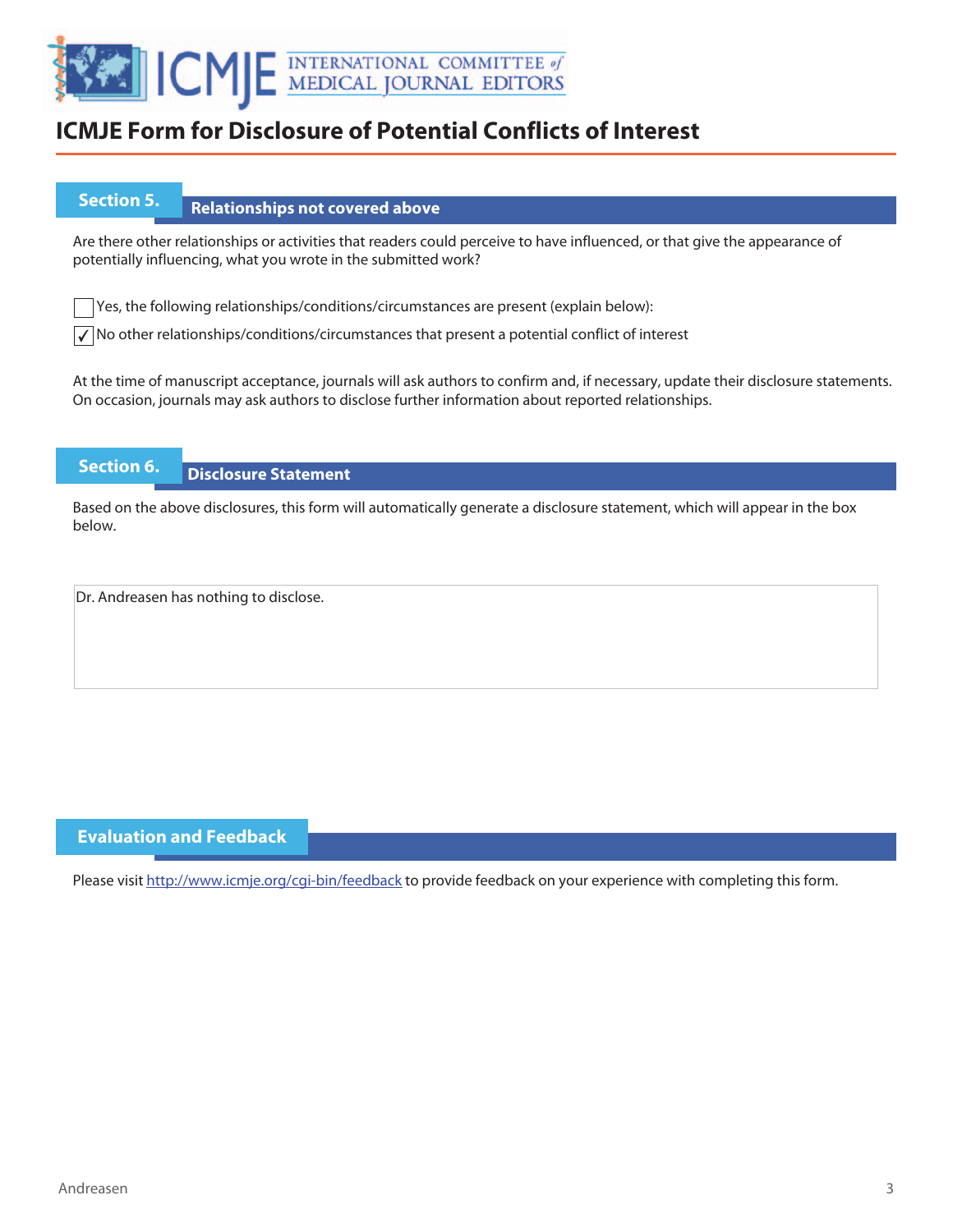

#### **Instructions**

ֺ֘

**The purpose of this form is to provide readers of your manuscript with information about your other interests that could influence how they receive and understand your work. The form is designed to be completed electronically and stored electronically. It contains programming that allows appropriate data display. Each author should submit a separate form and is responsible for the accuracy and completeness of the submitted information. The form is in six parts.** 

#### **Identifying information. 1.**

#### **The work under consideration for publication. 2.**

This section asks for information about the work that you have submitted for publication. The time frame for this reporting is that of the work itself, from the initial conception and planning to the present. The requested information is about resources that you received, either directly or indirectly (via your institution), to enable you to complete the work. Checking "No" means that you did the work without receiving any financial support from any third party -- that is, the work was supported by funds from the same institution that pays your salary and that institution did not receive third-party funds with which to pay you. If you or your institution received funds from a third party to support the work, such as a government granting agency, charitable foundation or commercial sponsor, check "Yes".

#### **Relevant financial activities outside the submitted work. 3.**

This section asks about your financial relationships with entities in the bio-medical arena that could be perceived to influence, or that give the appearance of potentially influencing, what you wrote in the submitted work. You should disclose interactions with ANY entity that could be considered broadly relevant to the work. For example, if your article is about testing an epidermal growth factor receptor (EGFR) antagonist in lung cancer, you should report all associations with entities pursuing diagnostic or therapeutic strategies in cancer in general, not just in the area of EGFR or lung cancer.

Report all sources of revenue paid (or promised to be paid) directly to you or your institution on your behalf over the 36 months prior to submission of the work. This should include all monies from sources with relevance to the submitted work, not just monies from the entity that sponsored the research. Please note that your interactions with the work's sponsor that are outside the submitted work should also be listed here. If there is any question, it is usually better to disclose a relationship than not to do so.

 For grants you have received for work outside the submitted work, you should disclose support ONLY from entities that could be perceived to be affected financially by the published work, such as drug companies, or foundations supported by entities that could be perceived to have a financial stake in the outcome. Public funding sources, such as government agencies, charitable foundations or academic institutions, need not be disclosed. For example, if a government agency sponsored a study in which you have been involved and drugs were provided by a pharmaceutical company, you need only list the pharmaceutical company.

#### **Intellectual Property. 4.**

This section asks about patents and copyrights, whether pending, issued, licensed and/or receiving royalties.

#### **Relationships not covered above. 5.**

Use this section to report other relationships or activities that readers could perceive to have influenced, or that give the appearance of potentially influencing, what you wrote in the submitted work.

### **Definitions.**

**Entity:** government agency, foundation, commercial sponsor, academic institution, etc.

**Grant:** A grant from an entity, generally [but not always] paid to your organization

**Personal Fees:** Monies paid to you for services rendered, generally honoraria, royalties, or fees for consulting , lectures, speakers bureaus, expert testimony, employment, or other affiliations

**Non-Financial Support:** Examples include drugs/equipment supplied by the entity, travel paid by the entity, writing assistance, administrative support, etc**.**

**Other:** Anything not covered under the previous three boxes **Pending:** The patent has been filed but not issued **Issued:** The patent has been issued by the agency **Licensed:** The patent has been licensed to an entity, whether earning royalties or not

**Royalties:** Funds are coming in to you or your institution due to your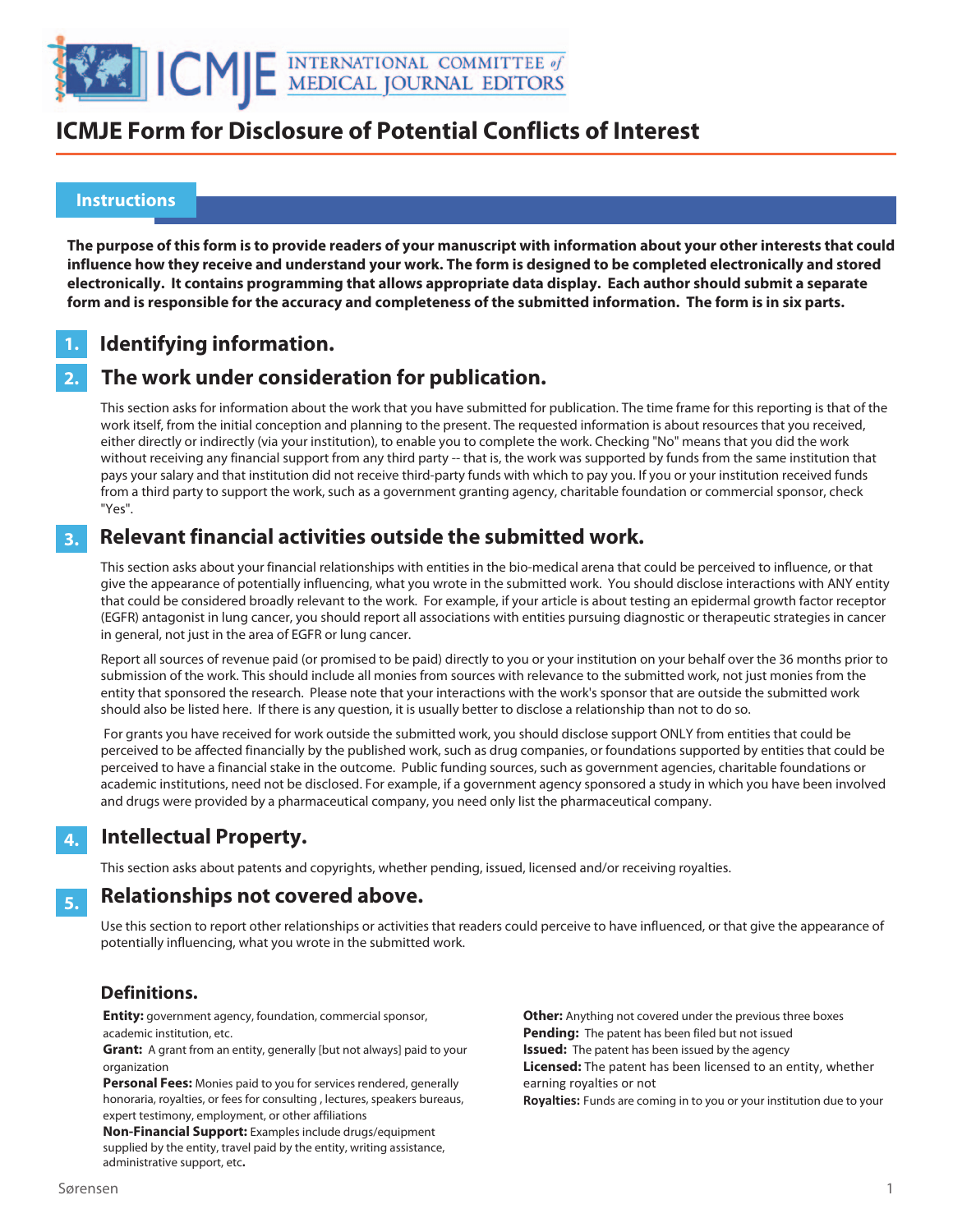

| <b>Section 1.</b><br><b>Identifying Information</b>   |                                    |                             |  |
|-------------------------------------------------------|------------------------------------|-----------------------------|--|
| 1. Given Name (First Name)<br>Lone Schmidt            | 2. Surname (Last Name)<br>Sørensen | 3. Date<br>22-May-2017      |  |
| 4. Are you the corresponding author?                  | $\sqrt{N}$<br>Yes                  | Corresponding Author's Name |  |
| 5. Manuscript Title<br>fiskeolie, Kirurgi og blødning |                                    |                             |  |

6. Manuscript Identifying Number (if you know it)

### **The Work Under Consideration for Publication**

Did you or your institution **at any time** receive payment or services from a third party (government, commercial, private foundation, etc.) for any aspect of the submitted work (including but not limited to grants, data monitoring board, study design, manuscript preparation, statistical analysis, etc.)?

Are there any relevant conflicts of interest?  $\Box$  Yes  $\Box$  No

## **Relevant financial activities outside the submitted work. Section 3. Relevant financial activities outsals**

Place a check in the appropriate boxes in the table to indicate whether you have financial relationships (regardless of amount of compensation) with entities as described in the instructions. Use one line for each entity; add as many lines as you need by clicking the "Add +" box. You should report relationships that were **present during the 36 months prior to publication**.

Are there any relevant conflicts of interest?  $\Box$  Yes  $\Box$  No

## **Intellectual Property -- Patents & Copyrights**

Do you have any patents, whether planned, pending or issued, broadly relevant to the work?  $\vert \ \vert$  Yes  $\vert \sqrt{\vert N}$